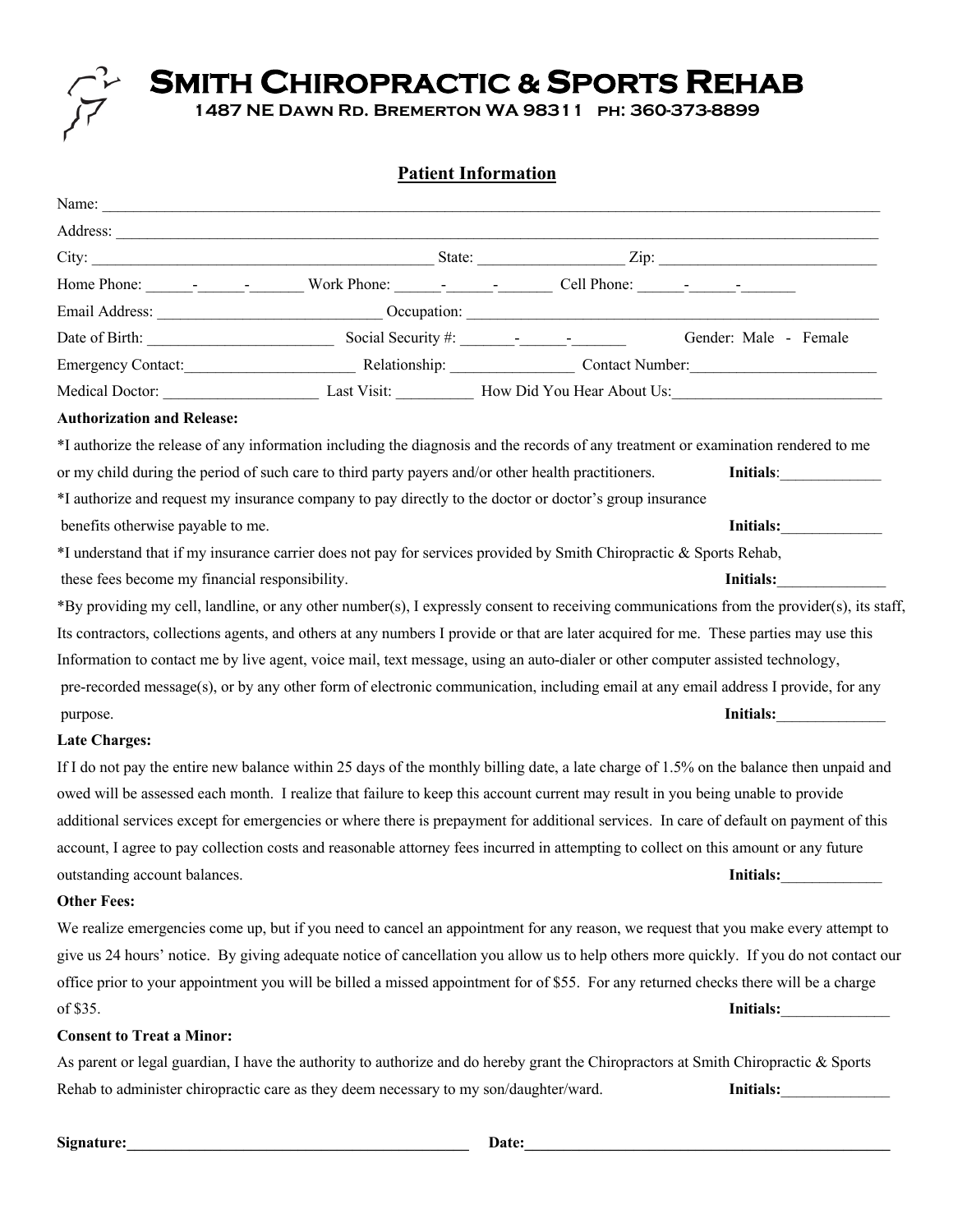

# **Chief Complaint**

What is PLEASE CIRCLE YOUR AREAS OF COMPLAINT & LABEL 1-2 *Height\_\_\_\_\_\_\_\_\_\_\_\_\_ Weight\_\_\_\_\_\_\_\_\_* 



Main reason for consulting the office:

 Become pain free Explanation of my condition Learn how to care for my condition Reduce symptoms Resume normal activity level

| How is your condition changing? BETTER WORSE<br>NOT CHANGING                                    |                                  |  |  |  |
|-------------------------------------------------------------------------------------------------|----------------------------------|--|--|--|
|                                                                                                 |                                  |  |  |  |
| How often do you experience your symptoms?                                                      |                                  |  |  |  |
| Constantly (76-100%) Frequently (51-75%) Occasionally (26-50%) Intermittently (0-25%)           |                                  |  |  |  |
| Describe what your symptoms feel like: Sharp Dull Numb Burning Shooting Tingling Radiating Pain |                                  |  |  |  |
|                                                                                                 |                                  |  |  |  |
| Please rate your pain on a scale of 1 to 10 ( $0=$ no pain and $10=$ excruciating pain)         |                                  |  |  |  |
| Right Now: On Average: At Worst:                                                                |                                  |  |  |  |
|                                                                                                 |                                  |  |  |  |
|                                                                                                 |                                  |  |  |  |
|                                                                                                 |                                  |  |  |  |
| How is your condition changing? BETTER WORSE NOT CHANGING                                       |                                  |  |  |  |
| Do you feel the sensation travels anywhere else?                                                |                                  |  |  |  |
| How often do you experience your symptoms?                                                      |                                  |  |  |  |
| Constantly (76-100%) Frequently (51-75%) Occasionally (26-50%) Intermittently (0-25%)           |                                  |  |  |  |
| Describe what your symptoms feel like: Sharp Dull Numb Burning                                  | Shooting Tingling Radiating Pain |  |  |  |
|                                                                                                 |                                  |  |  |  |
| Please rate your pain on a scale of 1 to 10 ( $0=$ no pain and $10=$ excruciating pain)         |                                  |  |  |  |
| Right Now: On Average: At Worst:                                                                |                                  |  |  |  |
|                                                                                                 |                                  |  |  |  |
|                                                                                                 |                                  |  |  |  |
|                                                                                                 |                                  |  |  |  |
|                                                                                                 |                                  |  |  |  |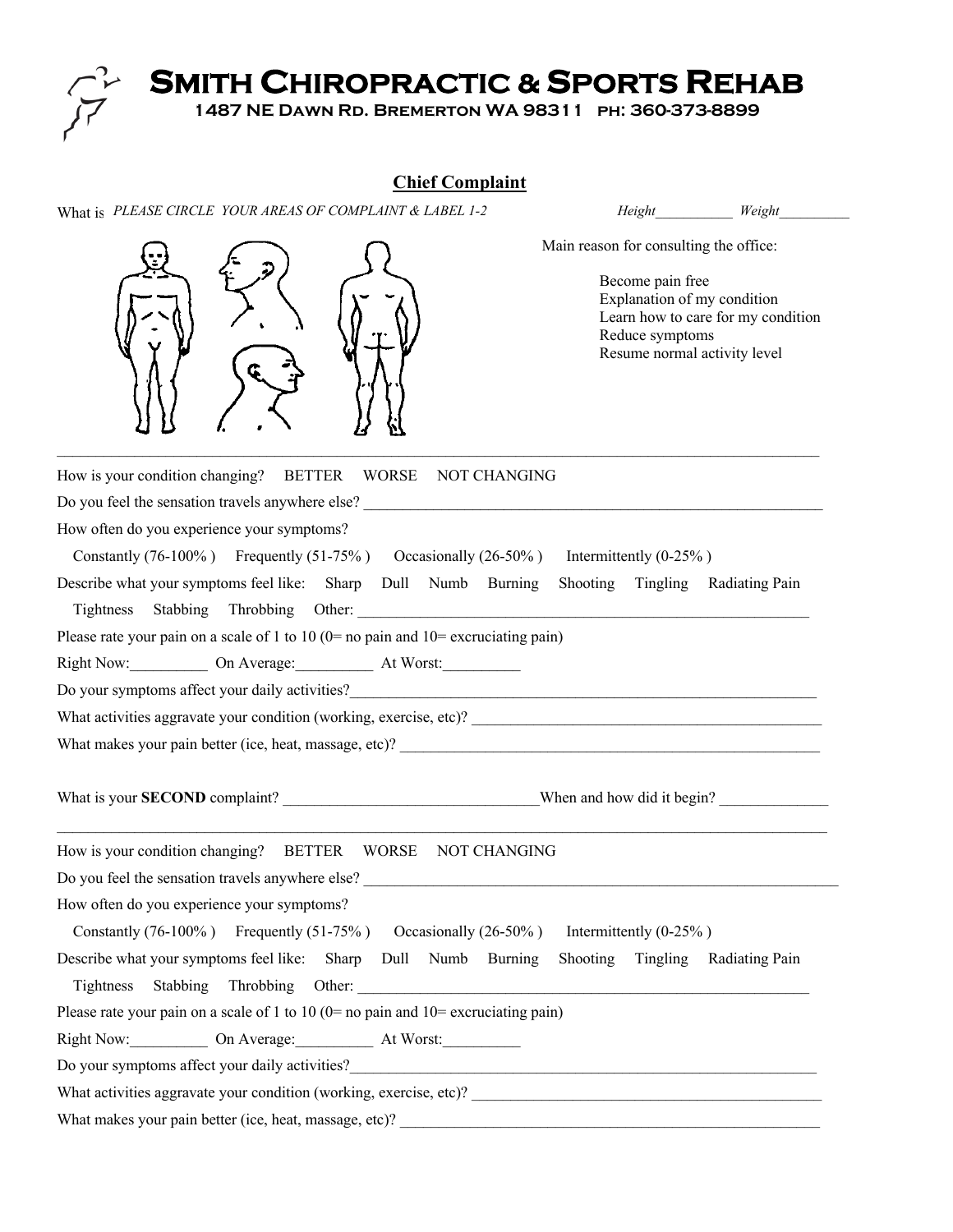

## **Patient History**

Difficulty breathing

Please mark if you have experienced any of these issues.

#### **General**

- \_\_\_\_\_Weight loss/gain \_\_\_\_\_Allergies \_Bleeding problem \_\_\_\_\_Anemia \_\_\_\_\_Diabetes \_\_\_\_\_Cancer \_\_\_\_\_Thyroid disease \_\_\_\_\_Alcoholism
- \_\_\_\_\_Drug abuse
- \_\_\_\_\_HIV risk factor

#### **Eye, Ear Nose & Throat**

- Poor vision \_\_\_\_\_Loss of vision Pain in eyes \_\_\_\_\_Deafness/difficulty hearing \_\_\_\_\_Nosebleeds Sinus problems \_\_\_\_\_Dental problems
- \_\_\_\_\_Hoarseness \_\_\_\_\_Tonsillitis

# **Cardiovascular**

- \_\_\_\_\_Irregular heart beat Pain over heart High blood pressure Previous heart trouble \_\_\_\_\_Myocardial infarction \_\_\_\_\_Ankle Swelling \_\_\_\_\_Varicose Veins \_\_\_\_\_Rheumatic fever
- \_\_\_\_\_Stroke

#### **Skin**

- \_\_\_\_\_Itching \_\_\_\_\_Bruises easily
- \_\_\_\_\_Changes in mole(s)
- \_\_\_\_\_Skin Cancer

### **Health Habits**

|  | Smoking-current |
|--|-----------------|
|  |                 |

- \_\_\_\_\_Smoking- past \_\_\_\_\_Drinking
- \_Recreational drug use

#### **Exercise**

- \_\_\_\_\_None \_\_\_\_\_1-2x/week
- \_\_\_\_\_3-5x/week \_\_\_\_\_6-7x/week
- 

### **Surgeries:**\_\_\_\_\_\_\_\_\_\_\_\_\_\_\_\_\_\_\_\_\_\_\_\_\_\_\_\_\_\_\_\_\_\_\_\_\_\_\_\_\_\_\_\_\_\_\_\_\_\_\_\_\_\_\_\_\_\_\_\_\_\_\_\_\_\_\_\_\_\_\_\_\_\_\_\_\_\_\_\_\_\_\_\_\_\_\_) **Medications:**

| Chronic cough                  |
|--------------------------------|
| Spitting phlegm                |
| Spitting blood                 |
| Wheezing/Asthma                |
| Pneumonia                      |
| <b>Tuberculosis</b>            |
|                                |
| Genitourinarv                  |
| Frequent urination             |
| Painful urination              |
| <b>Blood in Urine</b>          |
| Kidney Disease                 |
| Urinary infection              |
| Inability to control urine     |
| Difficulty starting urine flow |

- Get up \_\_\_\_\_times/night to urinate \_\_\_\_\_Breast lump or pain
- \_\_\_\_\_Venereal Disease Sexual difficulty

#### **Neurologic**

**Respiratory**

- \_\_\_\_\_Weakness \_\_\_\_\_Twitching \_\_\_\_\_Tremors \_\_\_\_\_Headache \_\_\_\_\_Dizziness/Vertigo Epilepsy \_\_\_\_\_Numbness/tingling \_\_\_\_\_Arm/leg pain
- \_\_\_\_\_Mental Disorder
- Partial or complete paralysis

#### **Other**

- \_\_\_\_\_Tropical infection
- Parasitic Infection

### **Men Only**

\_\_\_\_\_Testicular Pain \_\_\_\_\_Prostate Problems

#### **Women Only**

\_\_\_\_\_\_\_\_\_\_\_\_\_\_\_\_\_\_\_\_\_\_\_\_\_\_\_\_\_\_\_\_\_\_\_\_\_\_\_\_\_\_\_\_\_\_\_\_\_\_\_\_\_\_\_\_\_\_\_\_\_\_\_\_\_\_\_

| Live births           |  |
|-----------------------|--|
| Miscarriage           |  |
| <b>Painful Period</b> |  |
| <b>Excessive flow</b> |  |
| Irregular cycle       |  |
| Hot flashes           |  |
| Date of last period:  |  |
| Date of last PAP:     |  |

Date of last mammogram:

- **Gastrointestinal** \_\_\_\_\_Poor appetite Poor digestion Difficulty swallowing \_\_\_\_\_Vomiting blood Pain over abdomen \_\_\_\_\_Ulcer \_\_\_\_\_Bloody stool \_\_\_\_\_Liver problems \_\_\_\_\_Gallbladder problems \_\_\_\_\_Jaundice \_\_\_\_\_Hernia Loss of bowel control Diarrhea \_\_\_\_\_Constipation \_\_\_\_\_Hemorrhoids
- 

\_\_\_\_\_Appendicitis

#### **Musculoskeletal**  $N_A = 1$ . CAILE

| Neck Stiffness/pain    |
|------------------------|
| Pain between shoulders |
| Low back pain          |
| Swollen joints         |
| Painful joints         |
| Muscle aches/soreness  |
| Spinal curvature       |
| <b>Arthritis</b>       |
| Osteoporosis           |
| Slipped/herniated disc |
|                        |

### **Family History**

| Diabetes               |
|------------------------|
| <b>Thyroid Disease</b> |
| Kidneys disease        |
| High Blood Pressure    |
| <b>Heart Disease</b>   |
| Cancer                 |
| Epilepsy               |
| Stroke                 |
| Gout                   |
| Allergies              |
| <b>Blood disease</b>   |
| Other                  |
|                        |

#### **Allergies**: \_\_\_\_\_\_\_\_\_\_\_\_\_\_\_\_\_\_\_\_\_\_\_\_\_\_\_\_\_\_\_\_

## **Vitamins**: \_\_\_\_\_\_\_\_\_\_\_\_\_\_\_\_\_\_\_\_\_\_\_\_\_\_\_\_\_\_\_\_ \_\_\_\_\_\_\_\_\_\_\_\_\_\_\_\_\_\_\_\_\_\_\_\_\_\_\_\_\_\_\_\_\_\_\_\_\_\_\_\_\_

\_\_\_\_\_\_\_\_\_\_\_\_\_\_\_\_\_\_\_\_\_\_\_\_\_\_\_\_\_\_\_\_\_\_\_\_\_\_\_\_ \_\_\_\_\_\_\_\_\_\_\_\_\_\_\_\_\_\_\_\_\_\_\_\_\_\_\_\_\_\_\_\_\_\_\_\_\_\_\_\_

\_\_\_\_\_\_\_\_\_\_\_\_\_\_\_\_\_\_\_\_\_\_\_\_\_\_\_\_\_\_\_\_\_\_\_\_\_\_\_\_\_

\_\_\_\_\_\_\_\_\_\_\_\_\_\_\_\_\_\_\_\_\_\_\_\_\_\_\_\_\_\_\_\_\_\_\_\_\_\_\_\_\_ \_\_\_\_\_\_\_\_\_\_\_\_\_\_\_\_\_\_\_\_\_\_\_\_\_\_\_\_\_\_\_\_\_\_\_\_\_\_\_\_\_

#### **Nutrition**: \_\_\_\_\_\_\_\_\_\_\_\_\_\_\_\_\_\_\_\_\_\_\_\_\_\_\_\_\_\_\_\_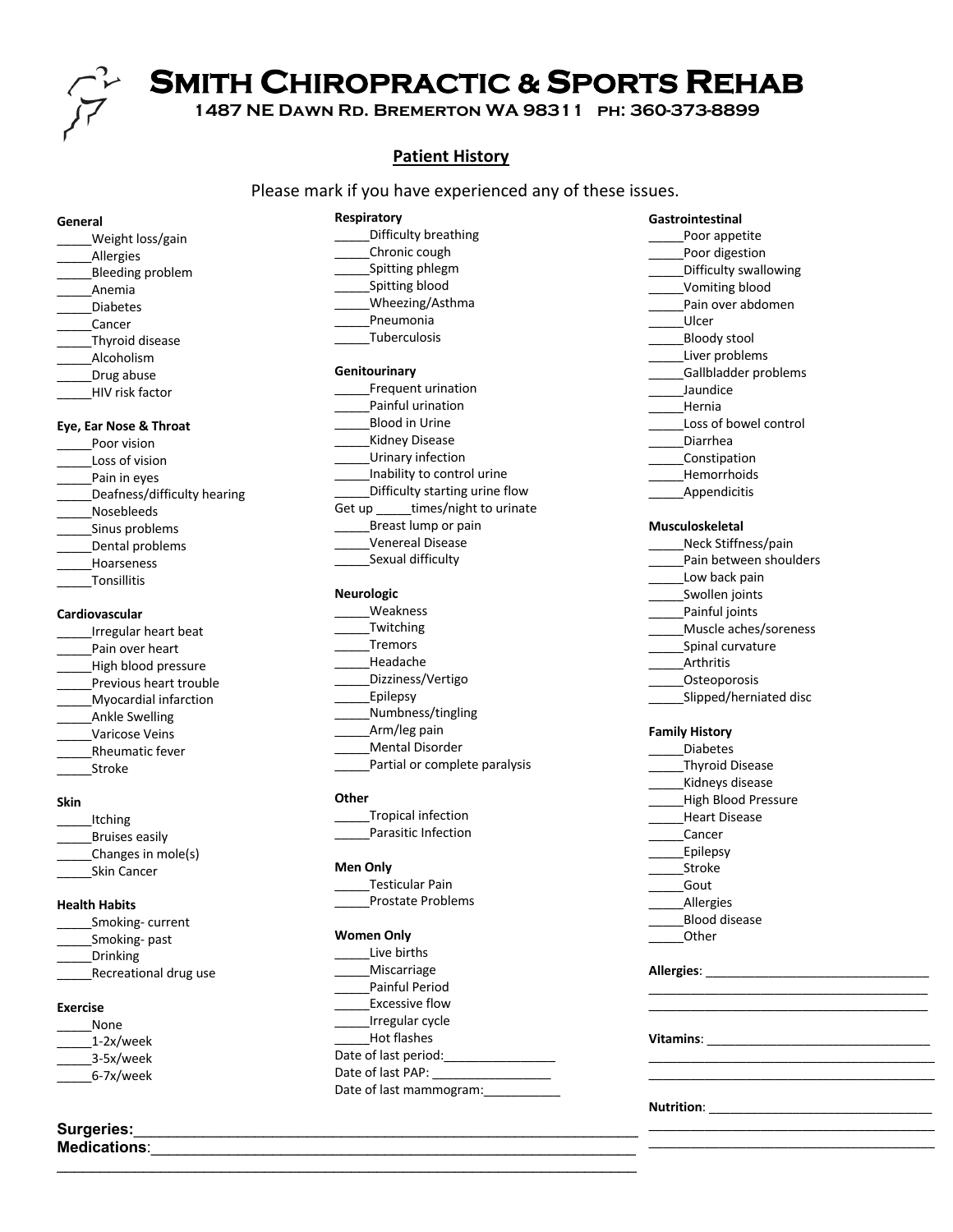

# **Informed Consent**

Medical doctors, doctors of chiropractic, osteopaths, and physical therapists who perform manipulation are required by law to obtain your informed consent before starting treatment.

I, the consention of the consention of the performance of the performance of the performance of conservative noninvasive treatment to the joints and soft tissues. I understand that the procedures may consist of manipulations/adjustments involving the movement of the joints and soft tissues. Exercise and nutritional counseling may also be used.

Although spinal manipulation/adjustment is considered to be a safe and effective form of therapy for musculoskeletal problems, I am aware that there are possible risks and complications associated with these procedures as follows:

**Soreness:** I am aware that like exercise it is common to experience muscle soreness in the first few treatments. Active Release Technique and **IASTM** technique may occasionally leave slight bruising and tenderness. **(Instrument Assisted Soft Tissue Mobilization)**

**Dizziness:** Temporary symptoms like dizziness and nausea can occur but are relatively rare. Please inform our providers if you experience these symptoms.

**Fractures/Joint Injury:** I further understand that in isolated cases underlying physical defects, deformities, or pathologies like weak bones from osteoporosis may render the patient susceptible to injury. When osteoporosis, degenerative disc, or other abnormally is detected, this office will proceed with extra caution.

**Stroke:** Although strokes happen with some frequency in our world, strokes from chiropractic adjustments are rare. I am aware that nerve or brain damage including stroke is reported to occur once in one million to once in ten million treatments.

A thorough health history and tests have been performed on me to minimize the risk of any complication from treatment and I freely assume these risks.

| - -<br>.<br>Signa |  |
|-------------------|--|
|                   |  |